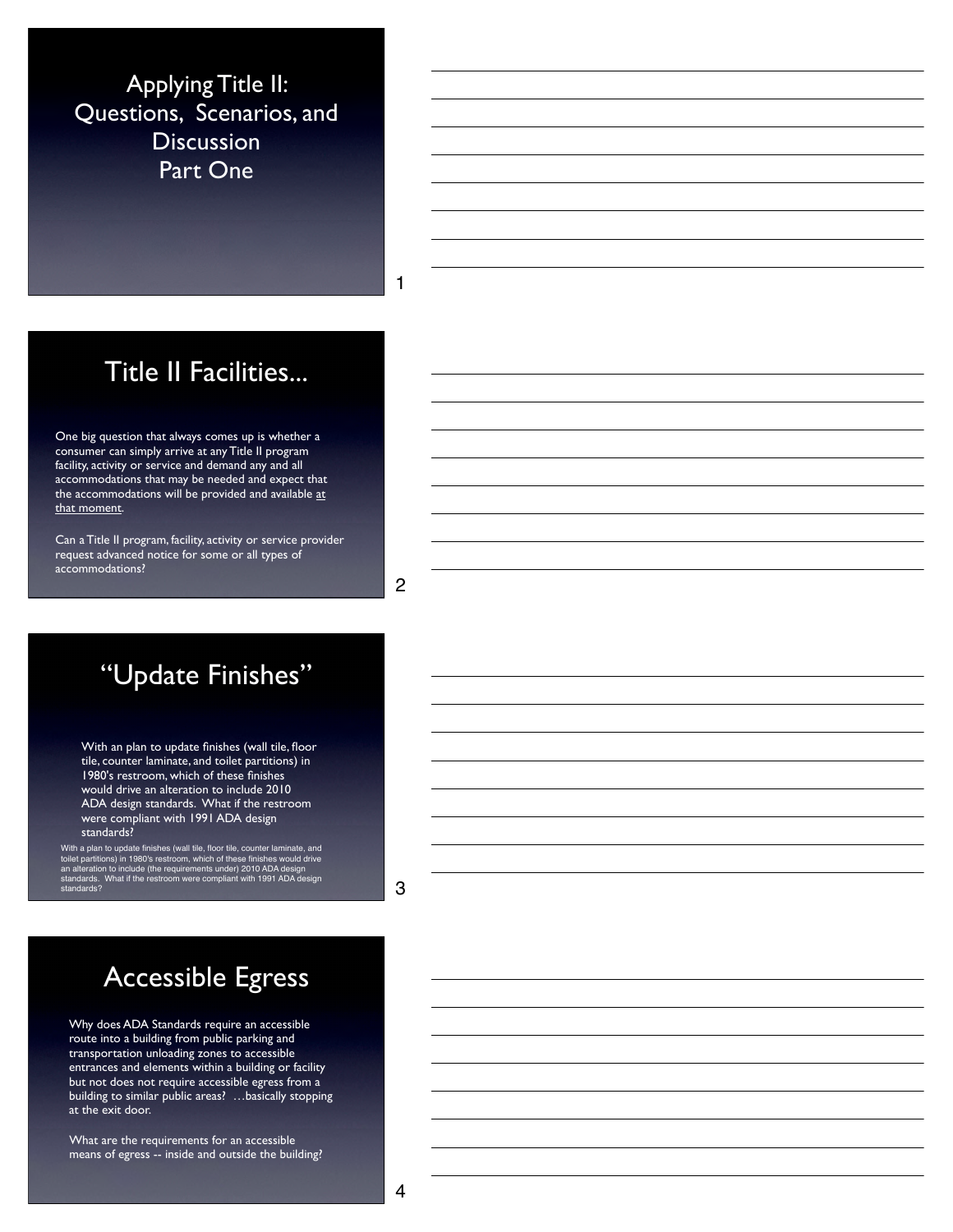### Passenger Loading Zones

‣ Passenger Loading Zones -- 209.2.1

‣ Passenger Loading Zones -- 503





5







7

# Passenger Loading Zone?

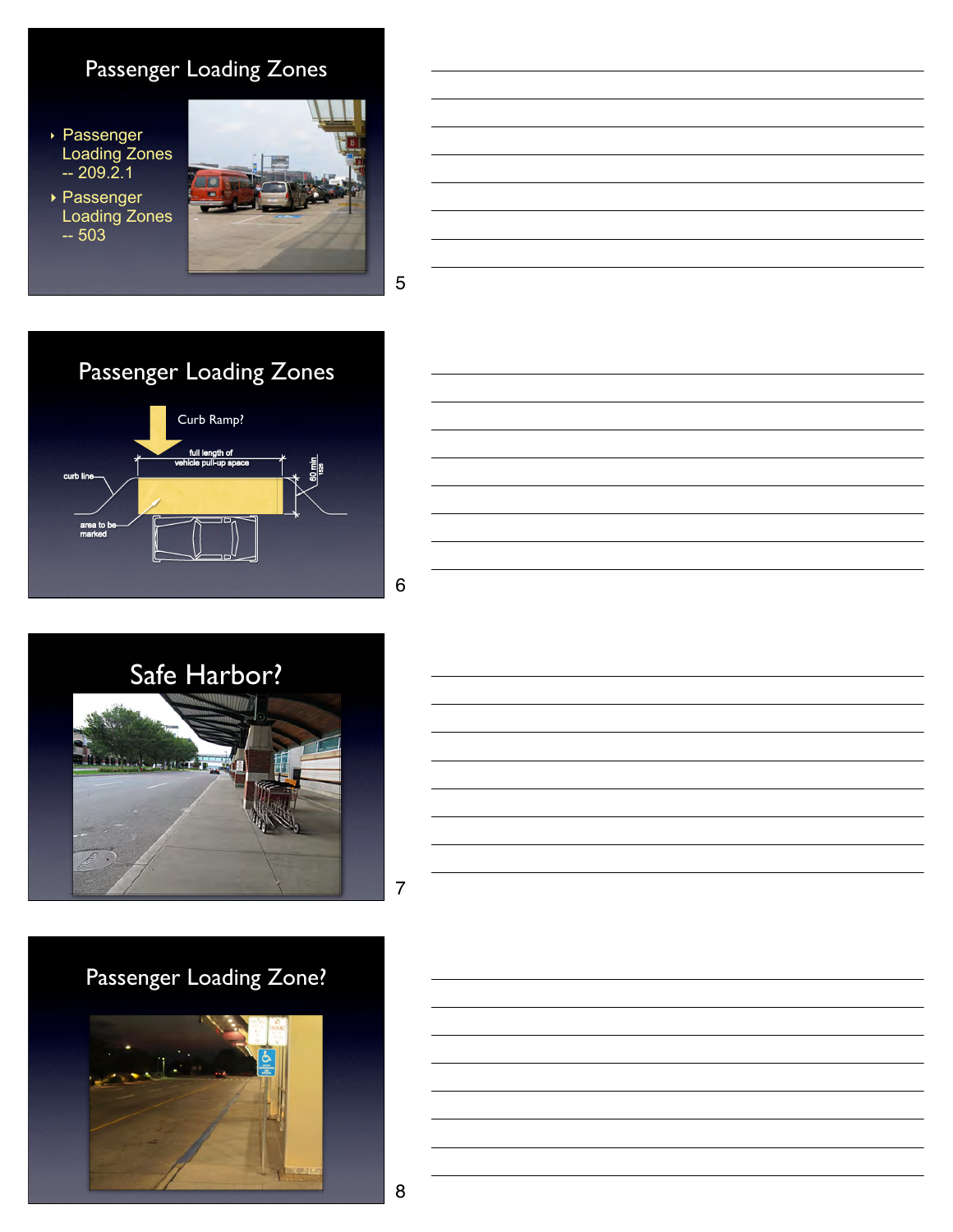# Accessible Bus Stops

Section 810.2 Bus Boarding and Alighting Areas



9









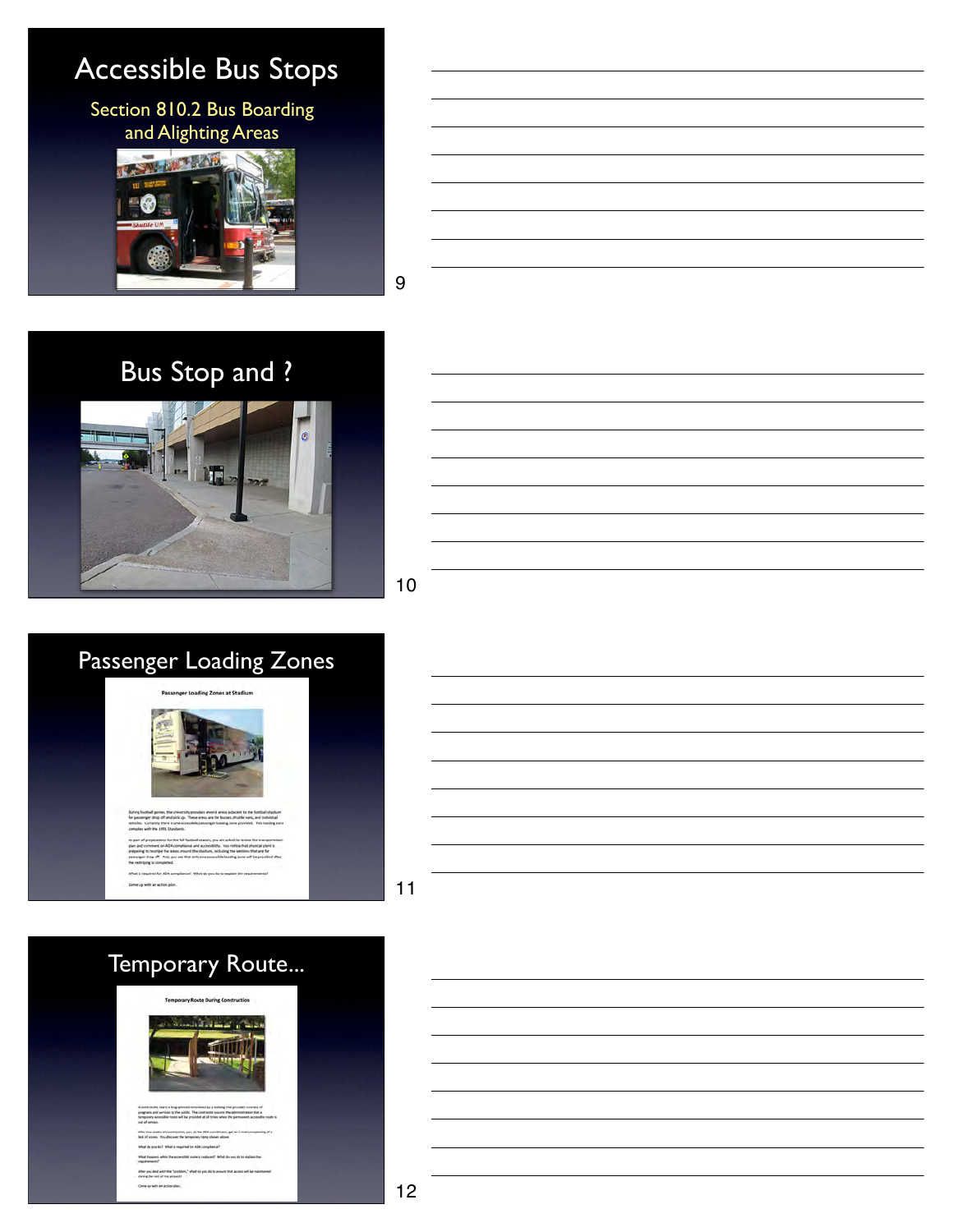

| ⌒ |  |  |  |
|---|--|--|--|











#### Maintenance of Accessible Features...

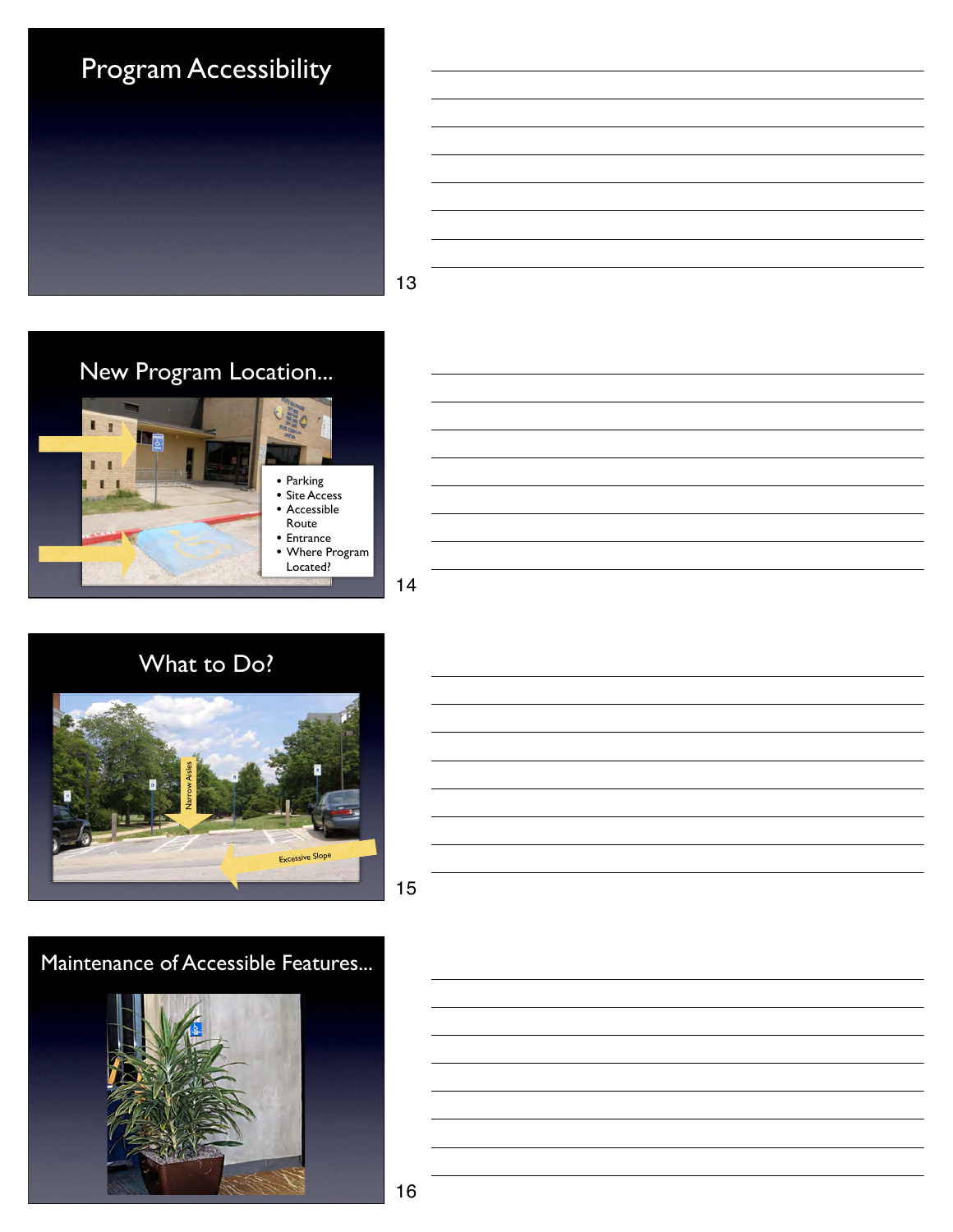Exposed Pipes?





17